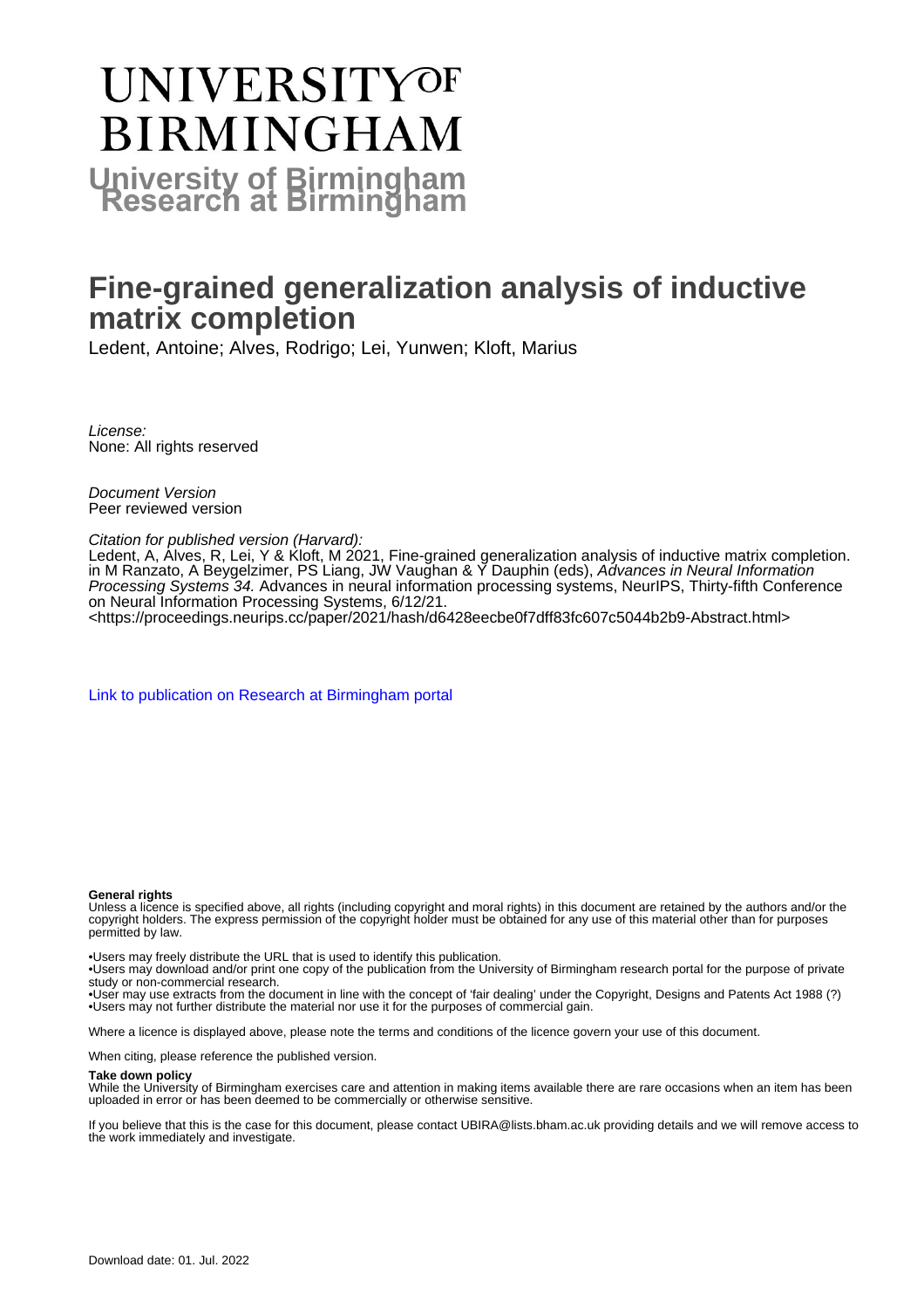# Fine-grained Generalisation Analysis of Inductive Matrix Completion

Antoine Ledent TU Kaiserslautern ledent@cs.uni-kl.de Rodrigo Alves TU Kaiserslautern alves@cs.uni-kl.de Yunwen Lei University of Birmingham y.lei@bham.ac.uk Marius Kloft TU Kaiserslautern kloft@cs.uni-kl.de

# Abstract

In this paper, we bridge the gap between the state-of-the-art theoretical results for matrix completion with the nuclear norm and their equivalent in *inductive matrix completion*: (1) In the distribution-free setting, we prove sample complexity bounds improving the previously best rate of  $rd^2$  to  $d^{3/2}\sqrt{r} \log(d)$ , where *d* is the dimension of the side information and  $r$  is the rank. (2) We introduce the (smoothed) *adjusted trace-norm minimization* strategy, an inductive analogue of the weighted trace norm, for which we show guarantees of the order  $O(dr \log(d))$ under arbitrary sampling. In the inductive case, a similar rate was previously achieved only under uniform sampling and for exact recovery. Both our results align with the state of the art in the particular case of standard (non-inductive) matrix completion, where they are known to be tight up to log terms. Experiments further confirm that our strategy outperforms standard inductive matrix completion on various synthetic datasets and real problems, justifying its place as an important tool in the arsenal of methods for matrix completion using side information.

# 1 Introduction

Matrix completion (MC) is the machine learning problem of recovering the missing entries of a partially observed matrix. It is the go-to approach in various application domains such as recommender systems  $\left[\prod_{i=1}^{n} 2\right]$  and social network analysis  $\left[\frac{1}{3}, \frac{1}{2}\right]$ . The SoftImpute algorithm  $\left[\frac{1}{3}, \frac{1}{2}\right]$  is among the most popular MC methods. It solves the following convex problem encouraging low-rank solutions:

$$
\min_{Z \in \mathbb{R}^{m \times n}} \frac{1}{2} \| P_{\Omega} (Z - G) \|_{\text{Fr}}^2 + \lambda \| Z \|_{*}, \tag{1}
$$

where  $P_{\Omega}$  denotes the projection on the set  $\Omega$  of observed entries, *G* is the ground truth matrix, and  $\|\cdot\|_*$  denotes the *nuclear norm* (i.e., the sum of the matrix's singular values).

Besides the incomplete matrix, additional information may be available in applications such as movie recommendation or drug interaction prediction  $\boxed{8}$ ,  $\boxed{10}$ ,  $\boxed{11}$ . For instance in movie recommendation, one may have access to the movies' genres, their synopsis, the gender and occupation of the users, or a friendship network between the users. *Inductive matrix completion* (IMC) [11, 12, 13, 14] exploits such side information. It assumes that the side information is summarized in matrices  $\overline{X} \in \mathbb{R}^{m \times d_1}$ and  $Y \in \mathbb{R}^{n \times d_2}$ , with the row vectors representing the users and items, respectively. IMC then optimizes the following objective function

$$
\min_{M \in \mathbb{R}^{d_1 \times d_2}} \frac{1}{2} \| P_{\Omega} (X M Y^{\top} - G) \|_{\text{Fr}}^2 + \lambda \| M \|_{*}.
$$
 (2)

This model has been used in many domains also beyond movie recommendation  $\left|\frac{8}{10}\right| \frac{1}{15}$ .

In this paper, we contribute to a better theoretical understanding of IMC and related methods in the approximate recovery case. In this setting we obtain guarantees in terms of a bound on the expected

35th Conference on Neural Information Processing Systems (NeurIPS 2021), Sydney, Australia.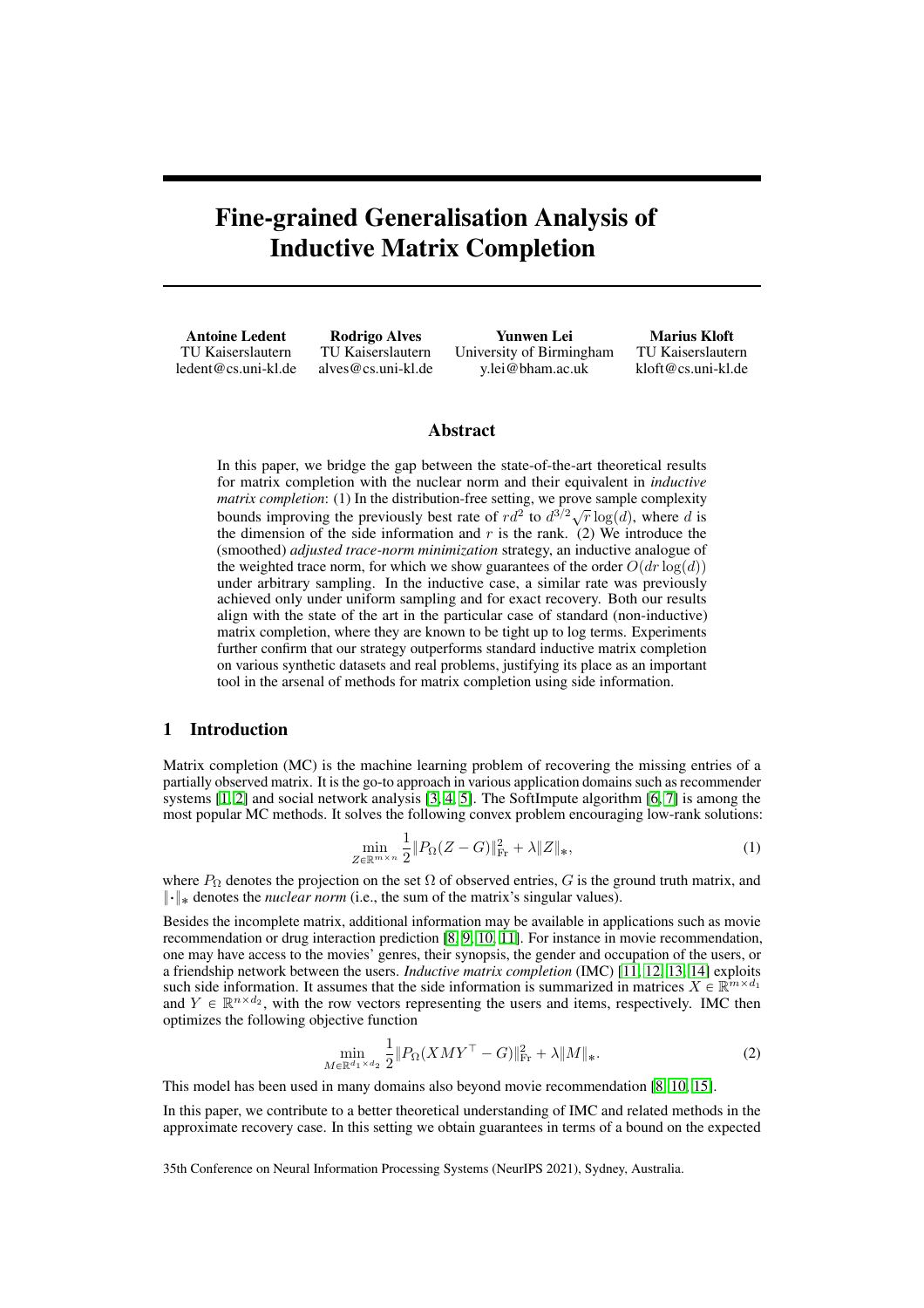loss which decreases with the number of samples. Our best results concern the *distribution-free* case, meaning that our bounds are valid for any sampling distribution. This is in sharp contrast to the vast areas of literature where one assumes the distribution is uniform  $\boxed{16}$   $\boxed{17}$   $\boxed{18}$ . Our analysis leads to substantial gains compared to the state of the art results  $\boxed{19}$ ,  $\boxed{20}$ ,  $\boxed{21}$ , as we obtain near optimal bounds in situations where the state of the art bounds are vacuous, as is explained below.

Although for uniform sampling, near-tight exact recovery bounds of  $O(r d \log(d) \log(n))$  exist<sup>1</sup> for IMC [16, 17], the approximate recovery case (especially in a *distribution-free* setting) is far less understood. The state-of-the-art distribution-free results for IMC were proved in  $\boxed{19/20}$  (and in  $\boxed{21}$ ) for a kernel formulation of IMC) and, expressed in terms of generalisation error bounds, scale as

$$
O\left(\mathbf{x}\mathbf{y}\mathcal{M}\sqrt{1/N}\right),\tag{3}
$$

where  $\mathbf{x} := \|X^\top\|_{2,\infty} = \max_u \|X_{\cdot,u}\|^2$  is the maximum norm of a left side information vector (row of *X*), *N* is the number of available samples, and  $\mathbf{y} := ||Y^{\top}||_{2,\infty} = \max_{v} ||Y_{\cdot,v}||^2$  is the maximum norm of a right side information vector (row of  $Y$ ). This implies that reaching a given loss threshold  $\epsilon$ requires  $O(x^2y^2M^2/\epsilon^2)$  entries, where M is a bound on the nuclear norm of M. In this case, we say that the 'sample complexity' is  $O(x^2y^2M^2)$ . To understand how those bounds scale with the matrix dimensions, consider the simple case where *X* and *Y* are made up of blocks of identity matrices. In that case, we have  $\mathbf{x} = \mathbf{y} = 1$ , yielding a sample complexity of  $O(\mathcal{M}^2)$ . Since  $||M||_*^2 \sim d^2r$ , this yields a bound of order *rd*<sup>2</sup>.

Such bounds have a remarkable property: they do not depend on the size *n* of the matrix and instead depend only on the size *d* of the side information. This means that they capture the fact that valuable information can be extracted even for users and items for which no ratings are observed. On the other hand, these bounds have a strong dependence on the size *d* of the side information. As an illustration, consider that they are vacuous when  $X = I$  and  $Y = I$ , since the required number of entries  $O(r d^2) = O(rn^2)$  then grows faster than the total number of entries  $n^2$ . This is despite the fact that in that situation, distribution-free bounds for standard matrix completion yield a sample complexity of  $O(n^{3/2}\sqrt{r})$  for the standard regulariser  $[22]$  and  $O(nr \log(n))$  for a modified regulariser (the smoothed weighted trace norm from **[23]**). Thus, these existing distribution-free IMC bounds are very far from tight. In fact, they are only meaningful when the size of the side information is *negligible* compared to the general scale of the problem, which is a significant limitation in terms of the elegance of the theory (mismatch with MC bounds, separate proof techniques for separate regimes) and in practice (real-life side information could be very high-dimensional, especially if it is extracted from a neural network [24] or from a wide variety of different sources). To reinforce that point, note that any side information with a strong cluster structure<sup>2</sup> would exhibit similar failings to the above mentioned identity side information case.

In this work, we bridge the gap between the state-of-the art in matrix completion and inductive matrix completion with the trace norm by providing distribution-free bounds for IMC which combine both of the following advantages: (1) a lack of dependence in the size of the original matrices, and (2) a more refined dependence on the size of the side information: the dependence on *d* in our bounds is almost the same as the dependence on *n* (the size of the matrix) for the state-of-the-art MC results. More precisely, our first contribution is to provide a bound of order  $O(d^{3/2}\sqrt{r} \log(d))$  for the standard regulariser  $\overline{[2]}$ . The proof builds on techniques from  $\overline{[22][25]}$ , but is substantially more involved due to the complicated dependence structure generated by the side information. As our second contribution, we construct analogues of the ideas of  $\left[\frac{23}{26}\right]$  for the IMC setting: we begin by showing a bound of order  $O(r d \log(d))$  for a class of distributions with certain uniformity assumptions (our "uniform" inductive marginals"), and then design a new "adjusted trace norm regulariser" for the problem  $\overline{2}$ with similar properties to the weighted trace norm  $[26, 23]$  in MC. Instead of simply renormalising rows and columns of *M* as in previous work, our method requires rescaling the core matrix *M* along data-dependent orientations that capture interplay between the sampling distribution and the side information matrices *X, Y* .

Our contributions are summarised as follows.

<sup>&</sup>lt;sup>1</sup> with some orthogonality assumptions on the side information

<sup>&</sup>lt;sup>2</sup>where the users and items are approximately split into 'communities', see also Appendix A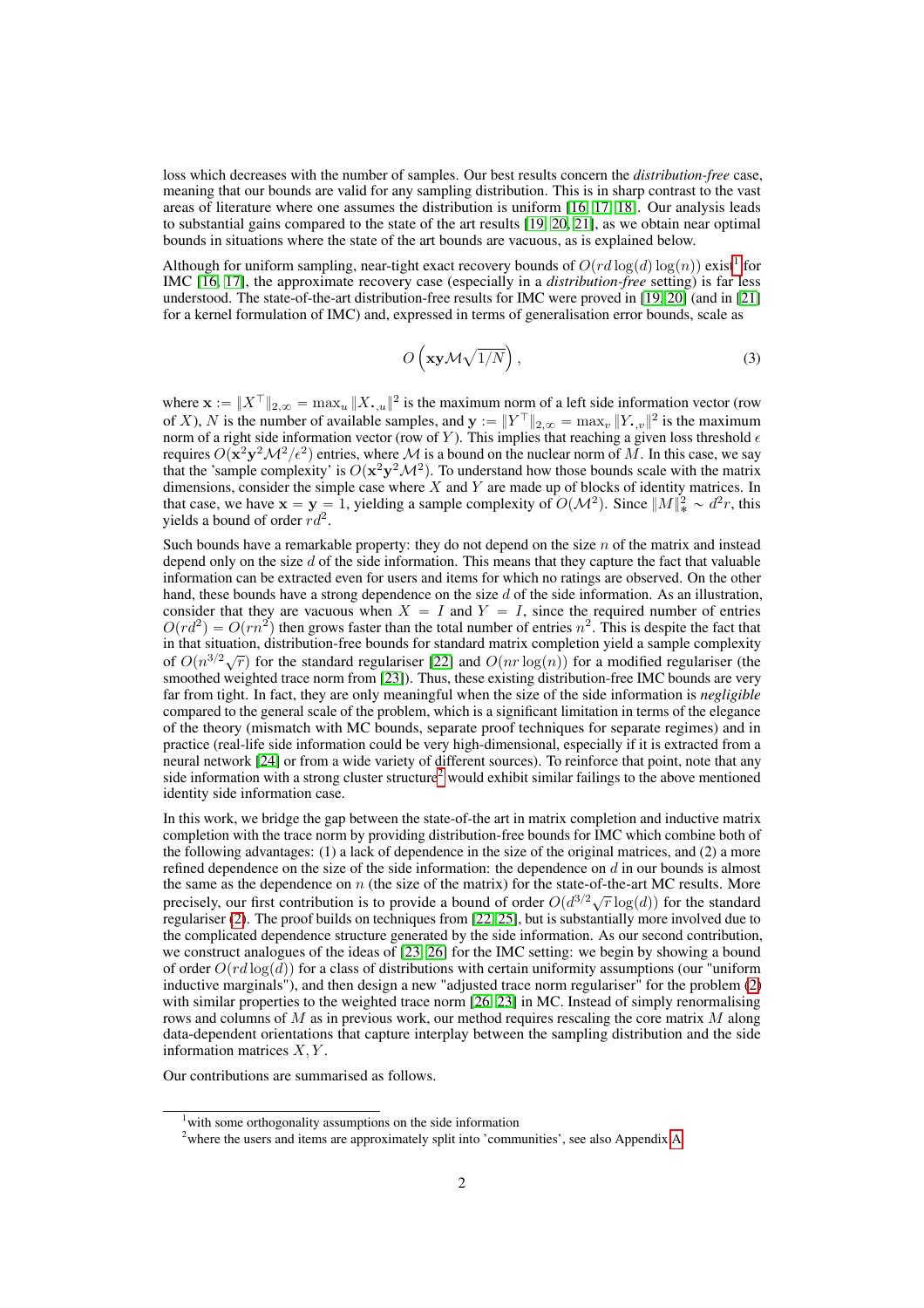- 1. We provide distribution-free generalisation bounds for the inductive matrix completion model  $\overline{2}$ (assuming a fixed upper bound on the nuclear norm) which scale like  $O(d^{3/2}\sqrt{r} \log(d))$  where *r* is a soft relaxation of the rank.
- 2. In the case of uniform or approximately uniform sampling, we provide a bound of order  $O(r d \log(d))$  for *approximate recovery*.
- 3. We introduce a modified version of the IMC objective (2), which we refer to as *adjusted trace norm regularsation* (ATR). An empirical version E-ATR is also introduced and both achieve bounds of order  $O(r d \log(d))$  in the distribution-free setting.
- 4. We experimentally demonstrate on synthetic data that our adjusted regulariser outperforms the standard IMC objective  $(2)$  in many situations.
- 5. We incorporate our method into a model involving a non-inductive term and evaluate it on real-life datasets, demonstrating substantially improved performance.

This paper is organized as follows. In Section  $\sqrt{2}$  we review some related work. In Section  $\sqrt{3}$  we introduce our main results. Finally, in Section  $\frac{4}{x}$  we present our experimental results.

# 2 Related work

In both MC and IMC, the existing literature consists of several main branches differing in their main assumptions: *exact recovery* versus *approximate recovery* and *uniform sampling* versus *distributionfree bounds*. In *exact recovery*, the matrix is assumed deterministic, and we want to recover its missing entries exactly [17, 16, 27, 28]. In *approximate recovery*, the matrix is assumed noisy, and we want to recover its missing entries only approximately, within some interval around their expectation  $\overline{19}$ ,  $\overline{20}$ ,  $\overline{21}$ ,  $\overline{18}$ ,  $\overline{29}$ . Approximate recovery theory is typically expressed in terms of uniform generalisation bounds over a function class using a matrix-norm constraint. Assuming that the entries are sampled from a specific distribution (e.g., uniform), one typically can achieve much faster rates than *distribution-free* theory regardless of the distribution. The typical sample complexity of standard MC under uniform sampling is  $O(nr \log^2(n))$  for exact recovery (proved in the series of breakthrough papers  $[27, 28, 30]$  and  $O(nr \log(n))$  for approximate recovery  $[23]$ . In  $[31, 32]$ , an improved rate of  $nr \log(n) \log(r)$  (for exact recovery) was shown.

The most closely related papers to ours are  $[22]$  and  $[23]$ , which both work only on standard matrix completion *without side information*. In [22], a bound of order  $O(n^{3/2}\sqrt{r})$  was obtained in the distribution-free setting for matrix completion with the trace norm, whilst in [23], rates of  $O(rn \log(n))$  are shown for sampling with uniform marginals and for a smoothed version of the weighted trace norm regulariser in the distribution-free case. We almost perfectly extend most of the results from both papers to the inductive case, which requires many technical modifications.

Within the IMC framework the closest works are those which also deal with approximate recovery in the non uniform sampling case:  $[21, 33, 19, 20]$ . Their bounds, presented in many different contexts, translate to sample complexities of type  $\overline{O}(r d^2)$ . Other celebrated works in the theoretical study of IMC include:  $\frac{1}{\sqrt{16}}$  and  $\frac{1}{\sqrt{17}}$ , which showed rates of order  $d^2r^3 \log(d)$  and  $rd \log(d) \log(n)$ respectively for exact recovery with uniform sampling, together with other important contributions (see appendix). In the case of exact recovery, the rate of  $rd \log(d) \log(n)$  was obtained only under the assumption that the side information matrices have orthonormal columns. Some bounds use a completely different regulariser (such as the max norm) to achieve better rates  $\sqrt{34}$ ,  $\sqrt{35}$  etc. These works also do not involve side information.

In Figures  $\boxed{1}$  and  $\boxed{2}$ , we summarize state-of-the-art (s.o.t.a.) results in both MC and IMC. Note the problem of exact recovery in the distribution-free case is ill-defined (hence the N/As in our table). In approximate recovery bounds, we omit a factor of  $1/\epsilon^2$ , where  $\epsilon$  is the tolerance threshold in terms of expected loss), as this factor is present in all approximate recovery bounds  $\left| \frac{3}{2} \right|$  In exact recovery bounds, the rate is the order of magnitude of the threshold past which exact recovery occurs with high probability.

<sup>&</sup>lt;sup>3</sup>To our best knowledge, all results show a decline in population expected loss of the order of  $\sqrt{1/N}$  where *N* is the sample size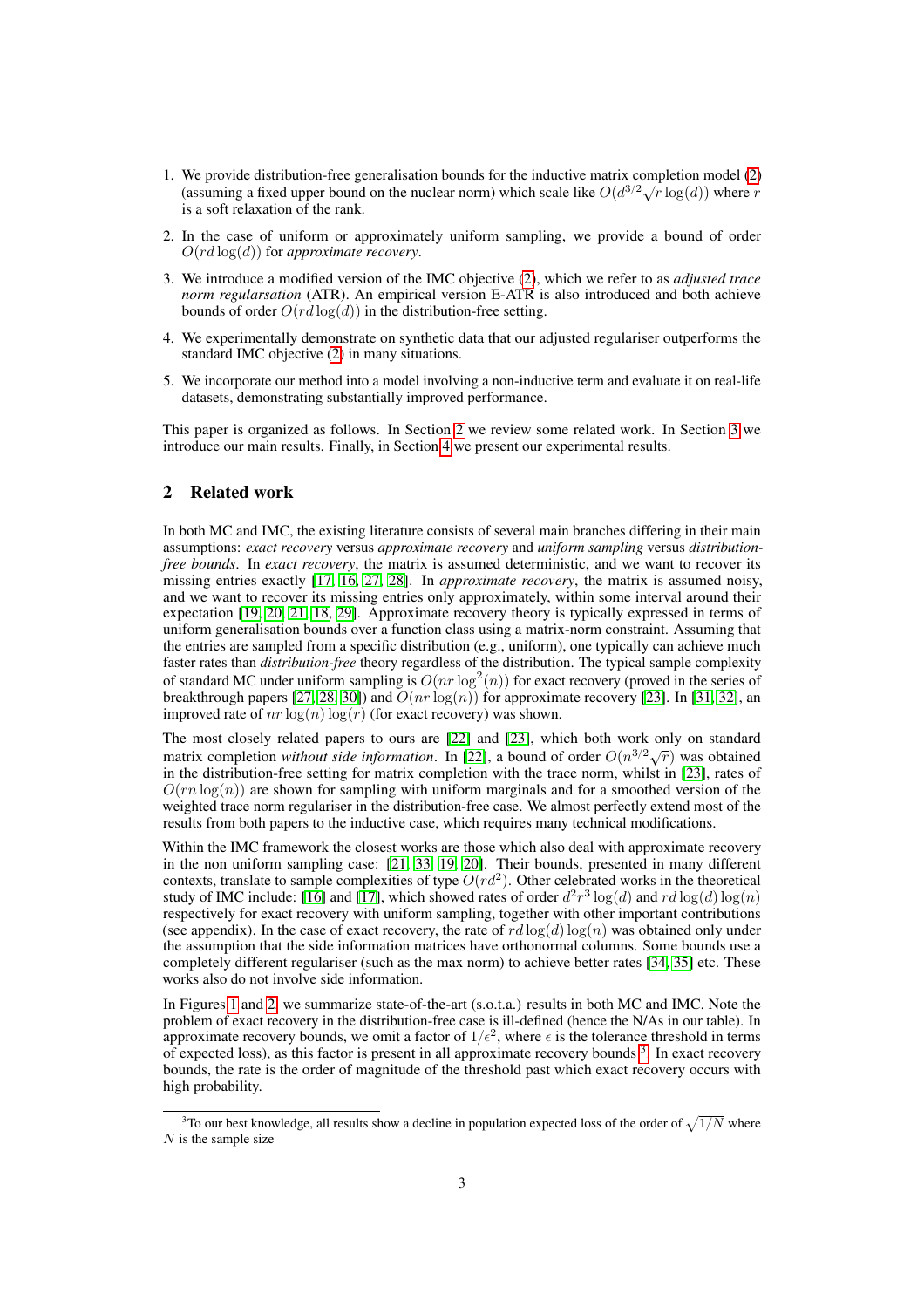Table 1: Matrix completion results (trace norm-based only)

| МC      | Unif.Sampling                | Distr.-free            | <b>Weighted version</b> |
|---------|------------------------------|------------------------|-------------------------|
| Exact   | $nr \log^2(n)$ (27.28.30)    | N/A                    | N/A                     |
|         | $nr \log(n) \log(r)$ (31.32) |                        |                         |
| Approx. | $nr \log(n)$ ([23] [22])     | $n^{3/2}\sqrt{r}$ (22) | $rn \log(n)$ ([23])     |

Table 2: Inductive matrix completion results (trace norm-based only)

| IMC.                 | Unif.Sampling                    | Distr.-free                     | Weighted version    |
|----------------------|----------------------------------|---------------------------------|---------------------|
| Exact                | $rd \log(d) \log(n)$ ([17] [18]) | N/A                             | N/A                 |
|                      | $d^2r^3 \log(d)$ ([16])          |                                 |                     |
| Approx. $(s.o.t.a.)$ | $rd^2$ ([21] 33, 19])            | $rd^2$ ([21.] 33.] 19]          | None                |
| Approx. (ours)       | $rd \log(d)$ (Ours)              | $d^{3/2}\sqrt{r}\log(d)$ (Ours) | $rd \log(d)$ (Ours) |

Other related works include (IMCNF) [19, 20], which proposed the following model:

$$
\min \quad \frac{1}{2} \sum_{(i,j)\in\Omega} |G_{i,j} - (XMY^\top + Z)_{i,j}|^2 + \lambda_1 \|M\|_* + \lambda_2 \|Z\|_*,\tag{4}
$$

where  $\lambda_1, \lambda_2$  are regularisation parameters,  $G_{i,j}$  denotes the observed entries and the predictors take the form  $(XMY^{\top} + Z)$ . This model relies on the cross-validated hyperparameters  $\lambda_1, \lambda_2$  to balance the importance of the side information. The authors also showed results based on a combination of a bound for the inductive term  $XMY^{\dagger}$  and a bound for the non inductive term Z. The non inductive terms in the bounds are similar to  $[22]$ , whilst the bounds for the inductive term are proved from scratch and have also later appeared in a different form in  $\left[21\right]33$  together with a kernel formulation of IMC. In Subsection  $\sqrt{4.2}$  we combine our framework with this strategy to reach competitive results.

In [36], the authors introduce a model consisting of a sum of mutually orthogonal IMC terms together with an explicit optimization strategy in the specific case where the available side information consists in partitions of the users and items into communities. In  $\overline{37}$ , the authors further extend the model to learn the community membership functions together with the ground truth matrix, based only on the sampled entries. The case of a single IMC term where the side information is in the form of a community partition is useful to develop intuition into the equivalent roles of  $d_1, d_2$  in our bounds versus  $m, n$  in MC bounds. Whilst generalization bounds were proved in  $\overline{36}$  with a similar scaling as our bound from Thm  $\overline{3.1}$  (and in particular are better than the state-of-the-art IMC bounds if applied to this situation), they only apply to the specific case of community side information. In this work (Theorem  $\overline{3.1}$ ) we achieve the first IMC bounds which cover the whole range of possible side information matrices  $X, Y$ , whilst providing the correct scaling (up to log terms) in the case of identity or community side information. Community side information has also been studied in other discrete contexts where individual behaviour is assumed to be a noisy realisation of community side information [38, 39].

Another work is [18] which introduces a joint model that imposes a nuclear norm-based constraint on both *M* and  $XMY^{\top}$  through a modification of the objective. The authors prove bounds for their method which match the state of the art in IMC  $\boxed{17}$ ,  $\boxed{19}$  and MC  $\boxed{22}$  when the side information is perfect and useless respectively. The dependence on the side information is better in our case. Further discussion of that paper is included in the appendix. Of course, there are also many other works which propose modified optimization problems for the Recommender Systems task through other rank-sparsity inducing regularisers [35, 34] 40] and even exploiting other ground truth structure besides the low-rank property  $[41, 42]$ .

# 3 Main results

Notation: We observe *N* entries of a ground truth matrix  $G \in \mathbb{R}^{m \times n}$  which are sampled i.i.d (with replacement) through an arbitrary distribution *p*: we draw  $(i, j) \in \{1, ..., m\} \times \{1, ..., n\}$ with probability  $p_{i,j}$  where  $\sum_{i,j} p_{i,j} = 1$ . The sampled entries  $\xi^1, \xi^2, \ldots, \xi^N \in \{1, 2, \ldots, m\} \times$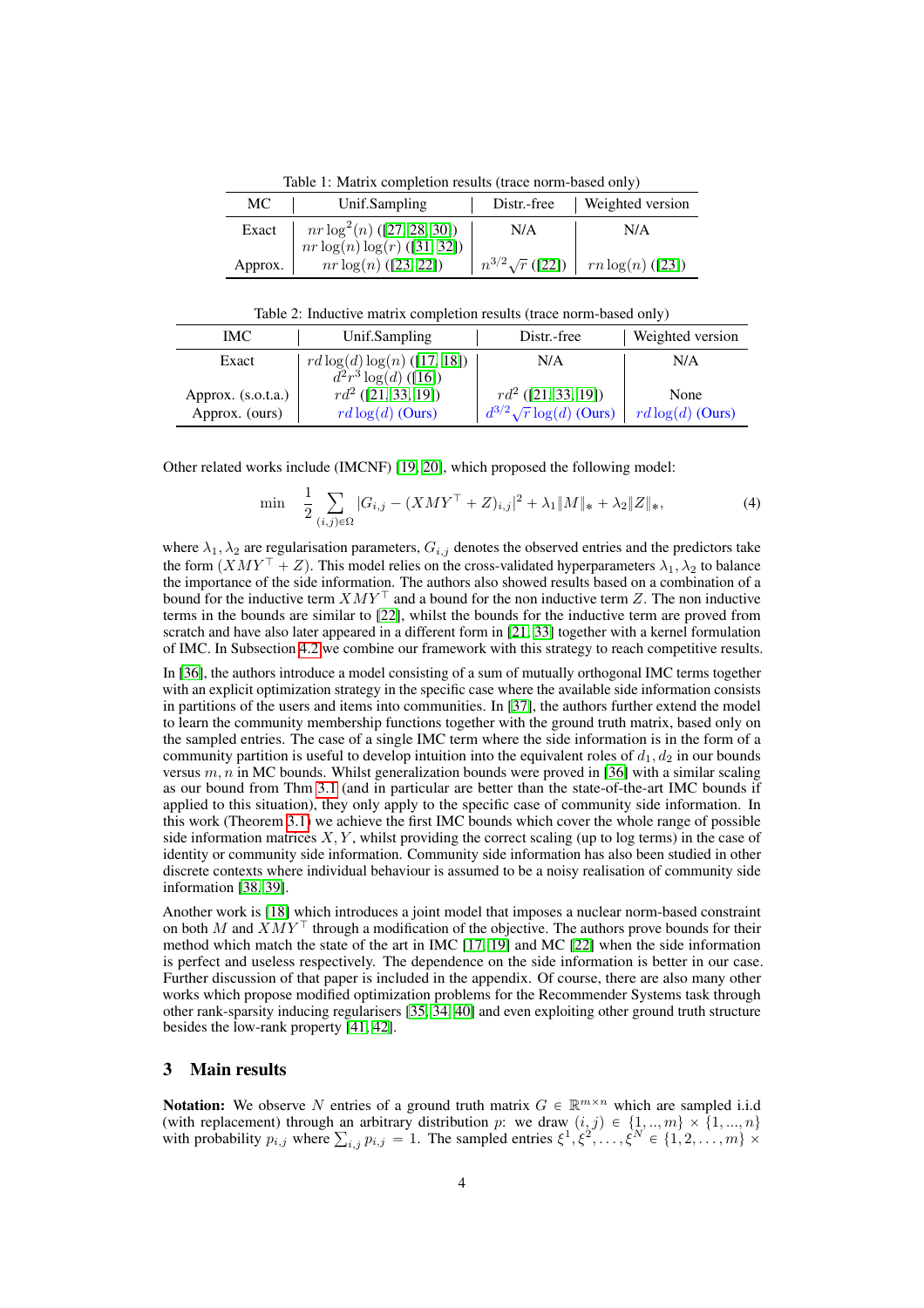$\{1, 2, \ldots, n\}$  form a multiset  $\Omega$ : our setting allows for the observations to be noisy with a different noise distribution for each entry, but purely for notation convenience we often treat the issue as if there is no noise when no ambiguity is possible. When written explicitly, the noise is denoted by  $\zeta$ . For a function  $f : \mathbb{R} \to \mathbb{R}$  we will write  $\sum_{(i,j)\in\Omega} f(G_{i,j})$  for the sum of the images of the observations, counted as many times as necessary  $\frac{1}{\sqrt{2}}$  We assume we are given side information matrices  $X \in \mathbb{R}^{m \times d_1}$  and  $Y \in \mathbb{R}^{n \times d_2}$ . The maximum  $L^2$  norm of a row of  $X$  (resp.  $Y$ ) is denoted by  $x$  (resp.  $y$ ). The minimums are denoted by  $x$  and  $y$  respectively. The row vectors of  $X$  (resp. *Y*) are also written  $x_i$  for  $i \le m$  (resp.  $y_j$  for  $j \le n$  ). For any matrices  $A, B, A \le B$  means that *B*  $-$  *A* is positive semi-definite,  $||A||$  denotes the spectral norm of *A* and  $||A||_*$  denotes the nuclear norm of *A*. We have one fixed loss function *l* used throughout the paper which is both *Lipschitz* with constant  $\ell$  and bounded by *b*. For convenience we also frequently write *d* instead of max $(d_1, d_2)$ . In the appendix, we provide a complete table of notations (Table  $\overline{K.1}$ ) that includes all notations introduced throughout the paper.

We now present our results, starting with the distribution-free bound for the standard regulariser, then moving on to the improved bounds under uniform sampling, and finally to our adjusted trace norm regulariser and the theoretical improvements it provides.

# 3.1 Distribution-free guarantees for the standard IMC objective

For a constant  $M \in \mathbb{R}$ , we define the function class:  $\mathcal{F}_M = \{XMY^\top : ||M||_* \leq \mathcal{M}\}$ , which contains all predictors  $XMY^{\top}$  where *M* has its spectral norm bounded by *S*. Our first main result is a uniform generalisation bound for the loss minimiser within this function class. Below we use the shorthand *l*(*A*) (resp.  $\hat{l}_S(A)$  or even  $l_S(A)$ ) for  $\mathbb{E}_{(i,j)\sim p}(l(A_{i,j}, G_{i,j} + \zeta_{i,j}))$  (resp.  $\sum_{(i,j)\in\Omega} l(A_{i,j}, G_{i,j} + \zeta_{i,j})/N$ , the overall expected (resp. empirical) loss associated to matrix  $A \in \mathbb{R}^{m \times n}$ . In particular, in the noiseless setting,  $\inf_{Z \in \mathcal{F}_{\mathcal{M}}} l(Z) = 0$  as long as  $||G||_* \leq \mathcal{M}$ .

**Theorem 3.1.** *Fix any target matrix G and distribution p. Define*  $\hat{Z}_S = \arg \min (\hat{l}_S(Z) : Z \in \mathcal{F}_M)$ *. For any*  $\delta \in (0,1)$ *, with probability* (*w.p.*)  $\geq 1 - \delta$  *over the draw of the training set*  $\Omega$  *we have* 

$$
l(\hat{Z}) \le \inf_{Z \in \mathcal{F}_{\mathcal{M}}} l(Z) + C \left[ \sqrt{\frac{\ell b \mathbf{x} \mathbf{y} \mathcal{M} \sqrt{d}}{N}} \Psi + \frac{b}{\sqrt{N}} + \frac{\mathbf{x} \mathbf{y} \ell \mathcal{M} + \ell}{N} \log(2d) \right] + 4b \sqrt{\frac{\log(2/\delta)}{2N}}, \tag{5}
$$

*where*  $C$  *is a universal constant,*  $b$  *<i>is a bound on the loss,*  $\ell$  *is the Lipschitz constant of the loss*  $l$ *, and*  $\Psi =$  $\left[\sqrt{\log(2d)} + \sqrt{\log(N(20\mathcal{M}^2 \ell \sqrt{d}[\mathbf{x}^2 \mathbf{y}^2])/b + 1)}\right]$ *is a logarithmic quantity. Furthermore, in expectation over the training set we have:*

$$
l(\hat{Z}) \le \inf_{Z \in \mathcal{F}_{\mathcal{M}}} l(Z) + C \left[ \sqrt{\frac{\ell b \mathbf{x} \mathbf{y} \mathcal{M} \sqrt{d}}{N}} \Psi + \frac{b}{\sqrt{N}} + \frac{\mathbf{x} \mathbf{y} \ell \mathcal{M} + \ell}{N} \log(2d) \right] + 20b \sqrt{\frac{1}{N}}. \tag{6}
$$

The proof is provided in Appendix  $\overline{A}$ . Assuming that  $\ell$ , *b* are treated as constants, the above bound on the generalisation gap  $l(\hat{Z}) - \inf_{Z \in \mathcal{F}_M} l(Z)$  scales like

$$
O\left(\frac{\mathbf{x}\mathbf{y}\mathcal{M}}{N}\log(d) + \sqrt{\frac{\mathbf{x}\mathbf{y}\mathcal{M}\sqrt{d}}{N}}\left[\sqrt{\log(d)} + \sqrt{\log(N)} + \sqrt{\log(\mathbf{x}\mathbf{y}\mathcal{M})}\right]\right).
$$
(7)

If we further think of the maximum entry of the core matrix *M* as bounded by a constant, *M* scales like  $\sqrt{d_1 d_2 r}$  where *r* is the rank of *M*. Assuming the rescaling is also set so that x, y are constants, the above yields a sample complexity of

$$
O\left(\frac{\sqrt{d_1d_2}\sqrt{dr}\log(d)}{\epsilon^2}\right),\,
$$

<sup>&</sup>lt;sup>4</sup>More rigorously the observations are i.i.d of the form  $(\xi^o, \bar{\xi}^o)$  with  $\xi^o \in \{1, 2, ..., m\} \times \{1, 2, ..., n\}$  and  $\bar{\xi}^o \in \mathbb{R}$  and write  $\sum_{o=1}^N f(\bar{\xi}_o)$  instead of  $\sum_{(i,j)\in\Omega} f(G_{i,j})$ , and it should be assumed that the "ground truth" values *G* (are defined so as to) minimize  $\mathbb{E}(\ell(\tilde{G}_{\xi},\bar{\xi}))$  for our loss function *l* over the joint distribution of  $\xi,\bar{\xi}$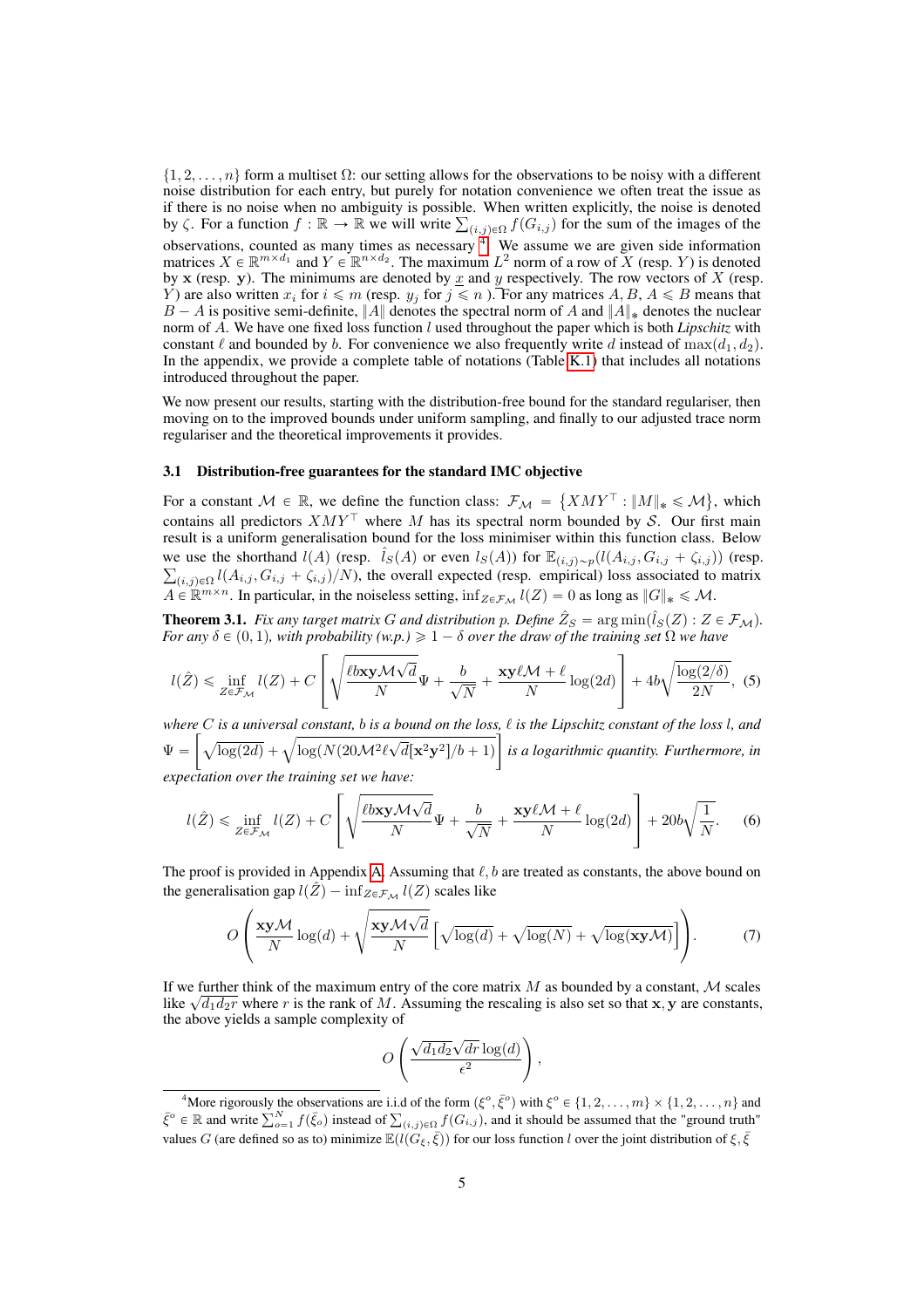where  $\epsilon$  is the tolerance threshold. Indeed, the  $\sqrt{\log(N)}$  term can be treated via the following simple observation: If  $N \geq \Theta \log(\Theta)$  and  $\Theta$  is sufficiently large then

$$
\frac{N}{\log(N)} \ge \frac{\Theta \log(\Theta)}{\log(\Theta) + \log(\log(\Theta))} \ge \frac{\Theta \log(\Theta)}{2 \log(\Theta)} \ge \Theta/2.
$$

Remark on the proof technique: The proof of the result in [22] relies on a lemma of Latala (lemma A.1) from [43] for random matrices *with i.i.d. entries* and an elegant decomposition of the entries into two groups: (1) entries that have been sampled many times, and (2) entries that have not been sampled too often. On group 1, the partial sums of the Rademacher variables concentrate trivially, whilst on group 2, the entries are well spread out and Lemma  $\overline{A}$ . I limits the spectral norm similarly to the uniform case. The proof is about carefully balancing those two contributions.

In our inductive situation, using the same split can only yield bounds of the type  $\boxed{3}$  which are well known and vacuous when the side information is of comparable size to the matrix. Our key idea to fix this issue is that instead of distinguishing frequently and less frequently sampled *entries*, we split between high and low energy *orientations* corresponding to pairs  $(X, u, Y, v)$  of *columns* of the side information matrices. To achieve this aim, we use the rotational invariance of the trace operator and equivalently express the Rademacher averages in inductive space ( $\mathbb{R}^{d_1 \times d_2}$ ). However, the entries of the resulting matrix are certainly not independent, which makes it impossible to apply the concentration results from [43]. Instead, we must rely again on the matrix Bernstein inequality  $F.4$ Obtaining a covariance structure that is amenable to application of this result requires performing an iterative procedure involving series of *distribution dependent* rotational transformations of the side information and other estimates at each step.

#### 3.2 Generalisation bounds for the trace norm regulariser under a uniformity assumption

We now move to our second main contribution, which is a broad generalisation of most of the results of [23] to the *inductive* case. In this direction, we begin with a result for approximate recovery in inductive matrix completion with the standard nuclear norm regulariser. Although this first result (proved in Appendix  $\boxed{B}$ ) is original to the best of our knowledge, it is not surprising since a similar result is known in the exact recovery case. However, it is an excellent way to introduce notation which will be necessary in the rest of the paper.

**Proposition 3.1.** Let us write  $\mathcal{F}_{\mathcal{M}}$  for the function class corresponding to matrices of the form  $X\tilde{M}Y^{\top}$  with  $||M||_* \leq M$ . Let  $\tilde{M}_S = \arg \min_{||M||_* \leq M} \sum_{\xi \in \Omega} l((\tilde{X}\tilde{M}Y^{\top})_{\xi}, G_{\xi} + \zeta_{\xi})$  be the *trained matrix*  $M$  *and*  $M_* = \arg \min_{\|M\|_* \le \mathcal{M}} \mathbb{E}l((XMY^{\top})_{\xi}, G_{\xi} + \zeta_{\xi})$  be the optimal  $M$  when  $M$ *is restricted by*  $||M||_* \le M$ *. Write also*  $Z_S = X M_S Y^\top$  *and*  $Z_* = X M_* Y^\top$ *.* 

Write 
$$
K := \max \left[ \sqrt{d_1 \frac{\|X^\top X\|}{m} \frac{\|Y\|_{\text{Fr}}^2}{n}}, \sqrt{d_2 \frac{\|Y^\top Y\|}{n} \frac{\|X\|_{\text{Fr}}^2}{m}} \right]
$$
. Under uniform sampling,  $w.p. \geq 1 - \delta$ :

$$
l(Z_S) - l(Z_*) \leq \frac{8\ell\mathcal{K}\sqrt{rd}(1+\sqrt{\log(2d)})}{\sqrt{N}} + \frac{12\ell}{N}\mathcal{M}\mathbf{xy}(1+\log(2d)) + b\sqrt{\frac{\log(2/\delta)}{2N}},\tag{8}
$$

*where*  $\sqrt{r} = M/\sqrt{d_1 d_2}$  and *b is a bound on the loss. Furthermore, the above result holds under the following more general "uniform inductive marginals" condition (analogous to the "uniform marginals"):*

$$
\forall i, \quad \sum_{i,j} p_{i,j} \|y_j\|^2 = \frac{\|Y\|_{\text{Fr}}^2}{mn} \quad \text{and} \quad \forall j, \quad \sum_{i,j} p_{i,j} \|x_i\|^2 = \frac{\|X\|_{\text{Fr}}^2}{mn}.
$$
 (9)

**Remarks:** If  $||x_i||$  and  $||y_j||$  are constant over *i* and *j*, then the above conditions (9) reduce to a requirement of uniform marginal probabilities. Note that  $\sqrt{r} = (M/\sqrt{d_1 d_2})$  acts as a soft relaxation requirement of uniform marginal probabilities. Note that  $\sqrt{r} = (M/\sqrt{d_1 d_2})$  acts as a soft relaxation of the rank of *M* since if  $M \in \mathcal{F}_M$  and the entries of *M* are bounded by 1 then rank $\binom{M}{n} \leq r$ . If  $X = I$  and  $Y = I$ , then conditions  $\overline{9}$  reduce to the uniform marginals condition from [23].

In particular, we see that in the case of identity side information, we require  $O(d r \log(r))$  samples to reach a given accuracy. However, the result above is deeper when the side information is non trivial. Indeed, the quantity  $\max(\sqrt{\|X^\top X\| \|Y\|_{\text{Fr}}^2}, \sqrt{\|Y^\top Y\| \|X\|_{\text{Fr}}^2})$ , which equals  $d = \max(d_1, d_2)$  in the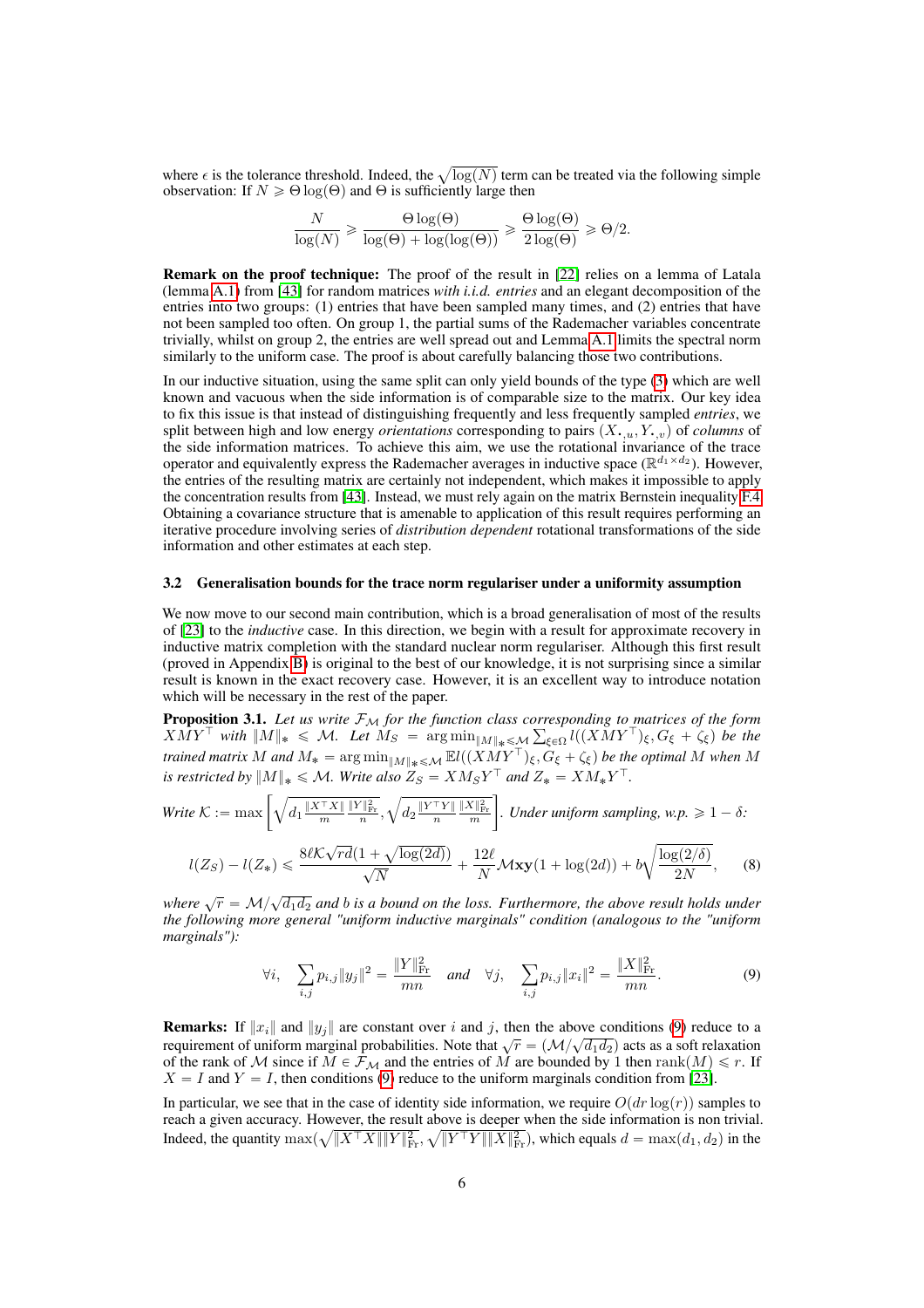case of identity (or equal-size community) side information, is sensitive to the relative orientation of the columns of *X* and *Y* : if the side information *X* and *Y* are properly scaled and approximately of rank  $\rho$ , then this quantity will approach  $\rho$ . We discuss this in more details in the appendix.

To prove the above result, we will show a slightly more general result below (Prop  $\boxed{3.2}$ ). In order to capture the interaction between the side information and the data-distribution, we must define a distribution-dependent inner product  $\langle \cdot, \cdot \rangle_l$  (resp.  $\langle \cdot, \cdot \rangle_r$ ) on the column space of *X* (resp. *Y*):

For two vectors  $u^1, u^2 \in \mathbb{R}^m$  (resp.  $v^1, v^2 \in \mathbb{R}^n$ ) we define  $\langle u^1, u^2 \rangle_l = \sum_{i=1}^m u_i^1 u_i^2 q_i$  (resp.  $\langle v^1, v^2 \rangle_r = \sum_{j=1}^n v_j^1 v_j^2 \kappa_j$ ) where the  $q_i$ s and  $\kappa_j$ s are defined by

$$
q_i = \sum_{j=1}^n p_{i,j} \|y_j\|^2 \quad \forall i \leq m \qquad \qquad \kappa_j = \sum_{i=1}^m p_{i,j} \|x_i\|^2 \quad \forall j \leq n. \tag{10}
$$

We now define the vector  $\sigma^1 \in \mathbb{R}^{d_1}$  (resp.  $\sigma^2 \in \mathbb{R}^{d_2}$ ) as the vector of singular values of the matrix *X* (resp. *Y*) *with respect to (w.r.t) the inner product*  $\langle \cdot, \cdot \rangle_l$  *(resp.*  $\langle \cdot, \cdot \rangle_r$ ). In other words, the entries of  $\sigma^1 \in \mathbb{R}^{d_1}$  (resp.  $\sigma^2 \in \mathbb{R}^{d_2}$ ) are the square roots of the eigenvalues of the symmetric matrix  $L :=$  $X^{\top}$  diag $(q)X \in \mathbb{R}^{d_1 \times d_1} = \sum_{i,j} p_{i,j} x_i x_i^{\top} ||y_j||^2$  (resp.  $R := Y^{\top}$  diag $(\kappa)Y = \sum_{i,j} p_{i,j} y_j y_j^{\top} ||x_i||^2 \in$  $\mathbb{R}^{d_2 \times d_2}$ ). We also write  $\sigma_*^1 = \max(\sigma^1)$  and  $\sigma_*^2 = \max(\sigma^2)$ .

**Proposition 3.2.** With the same notation as in Proposition  $\overline{3.1}$ , w.p.  $\geq 1 - \delta$  over the draw of the *training set*  $\Omega$ *:* 

$$
l(Z_S) - l(Z_*) \leqslant \frac{8\ell}{\sqrt{N}}\mathcal{M}\max(\sigma^1_*,\sigma^2_*)(1+\sqrt{\log(2d)}) + \frac{12\ell}{N}\mathcal{M}\mathbf{x}\mathbf{y}(1+\log(2d)) + b\sqrt{\frac{\log(2/\delta)}{2N}}.
$$

**Remarks:** Note that both  $\sigma^1$  and  $\sigma^2$  scale as the product of the scaling of *X* and *Y*. The above result shows that if the distribution is only approximately uniform (sampling probabilities within a given ratio), then the bound is only penalised proportionately to this ratio: for identity side information,  $[\sigma_*^1]^2$  is the maximum user (marginal) probability which scales like  $1/d_1$  for approximately uniform marginals. Similarly  $\sigma_*^2 \sim 1/d_2$ , yielding a sample complexity bound of order  $dr \log(d)$  as expected.

#### 3.3 Proposed adjusted regularisers and notation

In this section, we introduce our adjusted trace norm regulariser and its variants. We first recall that in standard (non-inductive) matrix completion, the weighted trace norm [26, 23] of a matrix *Z* is defined as  $\sqrt{D}Z\sqrt{E}$  where  $D \in \mathbb{R}^{m \times m}$  (resp.  $E \in \mathbb{R}^{n \times n}$ ) are diagonal matrices whose diagonal entries<br>contain the marginal row (resp. column) sampling probabilities. Regularising the weighted trace norm instead of the standard trace norm increases performance **[26]** and leads to better theoretical guarantees. In this work we extend those advantages to the setting where side information is available.

**Notation:** Recall  $\Gamma = \sum_{i,j} p_{i,j} ||x_i||^2 ||y_j||^2$ . Our method is based on a careful distribution-dependent rescaling of the matrix *M*. The idea is that we must look at the principal directions (singular vectors) of the side information matrices, but computed with respect to a distribution-sensitive inner product: when computing inner products of vectors in the column space of *x*, components corresponding to highly users which are more likely to be sampled must be weighted more. Accordingly, we diagonalise the matrix  $L = X^{\top} \text{diag}(q) X$  (resp.  $L = Y^{\top} \text{diag}(\kappa) Y$ ) from above to write it  $P^{-1}DP$ (resp.  $Q^{-1}EQ$ ). We also define empirical versions of those quantities:  $\hat{\Gamma} = \frac{1}{N} \sum_{i,j} h_{i,j} ||x_i||^2 ||y_j||^2$ where  $h_{i,j}$  is the number of times that entry  $(i, j)$  was sampled:  $h_{i,j} = \sum_{o=1}^{N} 1_{\xi_o = (i,j)} = \#(\Omega \cap \Omega)$  $\{(i,j)\};\hat{q}_i = \sum_j \frac{h_{i,j}}{N} ||y_j||^2, \hat{\kappa}_j = \sum_i \frac{h_{i,j}}{N} ||x_i||^2, \hat{L} = X^\top \text{diag}(\hat{q})X, \hat{R} = Y^\top \text{diag}(\hat{\kappa})Y$ , and their diagonalisations  $\hat{P}^{-1}\hat{D}\hat{P}$  and  $\hat{Q}^{-1}\hat{E}\hat{Q}$ . We can now write our predictors

$$
XMY^{\top} = XP^{-1}D^{\frac{1}{2}}[D^{-\frac{1}{2}}PMQ^{-1}E^{-\frac{1}{2}}]E^{\frac{1}{2}}QY^{\top} = X\hat{P}^{-1}\hat{D}^{\frac{1}{2}}[\hat{D}^{-\frac{1}{2}}M\hat{E}^{-\frac{1}{2}}]\hat{E}^{\frac{1}{2}}\hat{Q}Y^{\top}.
$$
 (11)

The simplest version of our proposed algorithm is to regularise  $[D^{-\frac{1}{2}}PMQ^{-1}E^{-\frac{1}{2}}]$  instead of *M*.

However, some extra technical modifications may be necessary: If some users or items have extremely small sampling probability, the corresponding entries of  $D^{-\frac{1}{2}}$  and  $E^{-\frac{1}{2}}$  will be very large. To obtain good bounds, we tackle this issue by forcing the entries of  $D, \hat{D}, E, \hat{E}$  to be bounded below, which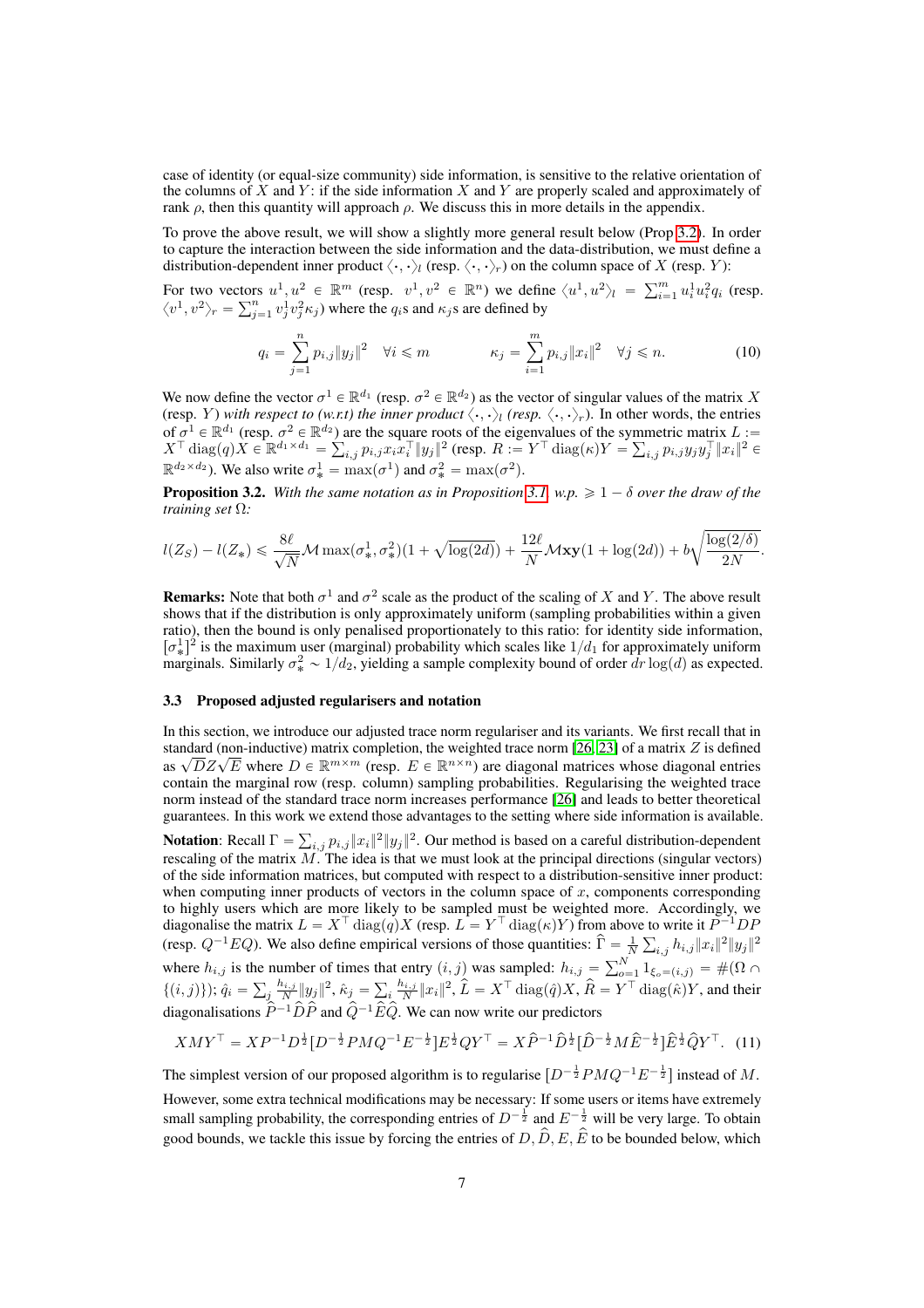we achieve via smoothing: fixing a parameter  $\alpha \in [0, 1]$ , we define  $\widetilde{D} = \alpha D + (1 - \alpha)\Gamma I/d_1$  and  $\widetilde{E} = \alpha E + (1 - \alpha)\Gamma I/d_2$  where *I* is the identity matrix. Similarly,  $\widetilde{D} = \alpha \widehat{D} + (1 - \alpha)\widehat{\Gamma}I/d_1$  and  $\check{E} = \alpha \hat{E} + (1 - \alpha) \hat{\Gamma} I / d_2.$ 

We also define accordingly  $M' = D^{\frac{1}{2}} P M Q^{-1} E^{\frac{1}{2}}$ ;  $\widehat{M} = \widehat{D}^{\frac{1}{2}} \widehat{P} M \widehat{Q}^{-1} \widehat{E}^{\frac{1}{2}}$ ;  $\widetilde{M} = \widetilde{D}^{\frac{1}{2}} P M Q^{-1} \widetilde{E}^{\frac{1}{2}}$ ; and  $\widetilde{M} = \widetilde{D}^{\frac{1}{2}} \widehat{P} M \widehat{Q}^{-1} \widetilde{E}^{\frac{1}{2}}$ ; as well as similarly  $\widetilde{X} = XP^{-1} \widetilde{D}^{-\frac{1}{2}}$ ,  $X' = XP^{-1} D^{-\frac{1}{2}}$ ,  $\widehat{X} =$  $X\hat{P}^{-1}\hat{D}^{-\frac{1}{2}}, \check{X} = X\hat{P}^{-1}\check{D}^{-\frac{1}{2}}, \, \tilde{Y} = YP^{-1}\tilde{E}^{-\frac{1}{2}}, \, Y' = YP^{-1}D^{-\frac{1}{2}}, \, \hat{Y} = Y\hat{Q}^{-1}\hat{D}^{-\frac{1}{2}}, \, \check{Y} = Y\hat{Y}^{-\frac{1}{2}}$  $Y\hat{Q}^{-1}\check{D}^{-\frac{1}{2}}$ . Thus  $XMY^{\top} = X'M'[Y']^{\top} = \widetilde{X}\widetilde{M}\widetilde{Y}^{\top} = \widetilde{X}\widehat{M}\widetilde{Y}^{\top} = \check{X}\widetilde{M}\widetilde{Y}^{\top}$ .

Proposed models: We then propose a variety of adjusted regularisation strategies as follows by replacing the regularisation of  $M$  by that of  $M'$ ,  $M$ ,  $M$  or  $M$  depending on whether the ground truth distribution is known and whether smoothing is desired. For instance, in the smoothed, empirical case, we will solve the following optimization problem:

$$
\min_{M} \frac{1}{N} \sum_{\xi \in \Omega} l((XMY^{\top})_{\xi}, G_{\xi} + \zeta_{\xi}) + \lambda \|\check{D}^{\frac{1}{2}}\hat{P}M\hat{Q}^{-1}\check{E}^{\frac{1}{2}}\|_{*}.
$$
\n(12)

**Remark:** Similarly to the matrix case the smoothing parameter  $\alpha$  is set to  $\frac{1}{2}$  in all theorem statements  $\frac{5}{1}$ . In the experiments, we vary  $\alpha$  as indicated.

We will prove results for the empirical risk minimiser belonging to the following function classes:

$$
\widetilde{\mathcal{F}}_r := \left\{ X M Y^\top : \|\widetilde{M}\|_* \leqslant \sqrt{r} \Gamma \right\} \qquad \widetilde{\mathcal{F}}_r := \left\{ X M Y^\top : \|\widetilde{M}\|_* \leqslant \sqrt{r} \widehat{\Gamma} \right\},\tag{13}
$$

corresponding to the smoothed and smoothed empirical versions of our algorithm. Note that the factors of  $\Gamma$  are added purely for convenience in the final formula, so that we can understand the final formulae in terms of a soft concept of "rank". Indeed we have

$$
\|\widetilde{D}^{\frac{1}{2}}\|_{\text{Fr}}^2 \leq d_1 \frac{\Gamma}{2d_1} + \frac{1}{2} \|\sqrt{\text{diag}(q)} X\|_{\text{Fr}}^2 = (1/2)\Gamma + (1/2) \sum_{i,u} X_{i,u}^2 \sum_j p_{i,j} \|y_j\|^2 = \Gamma, \tag{14}
$$

and similarly  $\|\widetilde{E}^{\frac{1}{2}}\|^2 \leq \Gamma$ . Thus if  $\|M\|_{\infty} \leq 1$  and  $\text{rank}(M) \leq \rho$ , we have  $\|\widetilde{M}\|_{*} \leq \sqrt{\rho} \|\widetilde{M}\|_{\text{Fr}} \leq$  $\sqrt{\rho}\sqrt{\sum_{u,v}[\widetilde{D}_u^{\frac{1}{2}}]^2[\widetilde{E}_v^{\frac{1}{2}}]^2M_{i,j}^2} \leqslant \sqrt{\rho}\|M\|_{\infty}\sqrt{\sum_{u,v}[\widetilde{D}_u^{\frac{1}{2}}]^2[\widetilde{E}_v^{\frac{1}{2}}]^2} \leqslant \sqrt{\rho}\Gamma.$  Similarly,  $\|\widecheck{M}\|_* \leqslant \sqrt{\rho}\widehat{\Gamma}$ under the same condition.

# 3.4 Generalisation bounds for the smoothed adjusted trace norm

Although knowing the distribution is not realistic, it is instructive to see that one can obtain guarantees of order  $O(dr \log(d))$  for the function class  $\tilde{\mathcal{F}}_r$  as a reasonably straightforward extension of the ideas developed for Proposition  $\boxed{3.2}$ . The proof is provided in Appendix  $\boxed{\text{C}}$ 

**Proposition 3.3.** Let  $\widetilde{M}_S = \arg \min_{\|\widetilde{M}\| \leq \sqrt{r}\Gamma} \sum_{\xi \in \Omega} l((\widetilde{X}\widetilde{M}\widetilde{Y}^\top)_{\xi}, G_{\xi} + \zeta_{\xi})$  be the trained matrix  $\tilde{M}$  and  $\tilde{Z}_* = \arg \min_{Z \in \tilde{\mathcal{F}}_r} \mathbb{E}l(Z_{\xi}, G_{\xi} + \zeta_{\xi})$  be the optimal  $\tilde{Z}$  when the predictors are restricted to *the class*  $\mathcal{F}_r$ *. Let also*  $Z_S = X M_S Y^{\top}$ *. We have w.p.*  $\geq 1 - \delta$ *:* 

$$
l(\widetilde{Z}_S) - l(\widetilde{Z}_*) \leqslant \frac{16 \ell \sqrt{\Gamma} \sqrt{r} \sqrt{d} (1 + \sqrt{\log(2d)})}{\sqrt{N}} + \frac{24 \ell \textbf{xy} \sqrt{d_1d_2r}(1 + \log(2d))}{N} + b \sqrt{\frac{\log(2/\delta)}{2N}}.
$$

# 3.5 Generalisation bounds for the smoothed empirically adjusted trace norm

Below is a more challenging result (proof in Appendix  $\overline{D}$ ) which concerns the function class  $\check{\mathcal{F}}_r$ corresponding to the empirically smoothed regulariser.

**Theorem 3.2.** Fix any target matrix G and distribution p. Define  $\check{Z}_S = \arg \min (\hat{l}_S(Z) : Z \in \check{\mathcal{F}}_r)$ where  $\hat{l}_S(Z) = \frac{1}{N} \sum_{\xi \in \Omega} l(Z_\xi, G_\xi + \zeta_\xi)$ . For any  $\delta \in (0, 1)$ , w.p.  $\geq 1 - \delta$ 

$$
l(\check{Z}) \leq \inf_{Z \in \tilde{\mathcal{F}}_r} l(Z) + C \left[ \ell \sqrt{r} \gamma (\mathbf{x} + \mathbf{y})^2 + b \right] \sqrt{\frac{\gamma^2 d \log(\frac{d}{\delta})}{N}},\tag{15}
$$

<sup>&</sup>lt;sup>5</sup>It is trivial to extend the proofs to arbitrary  $\alpha$  at the cost of a factor of  $1/\min(\alpha, 1 - \alpha)$ .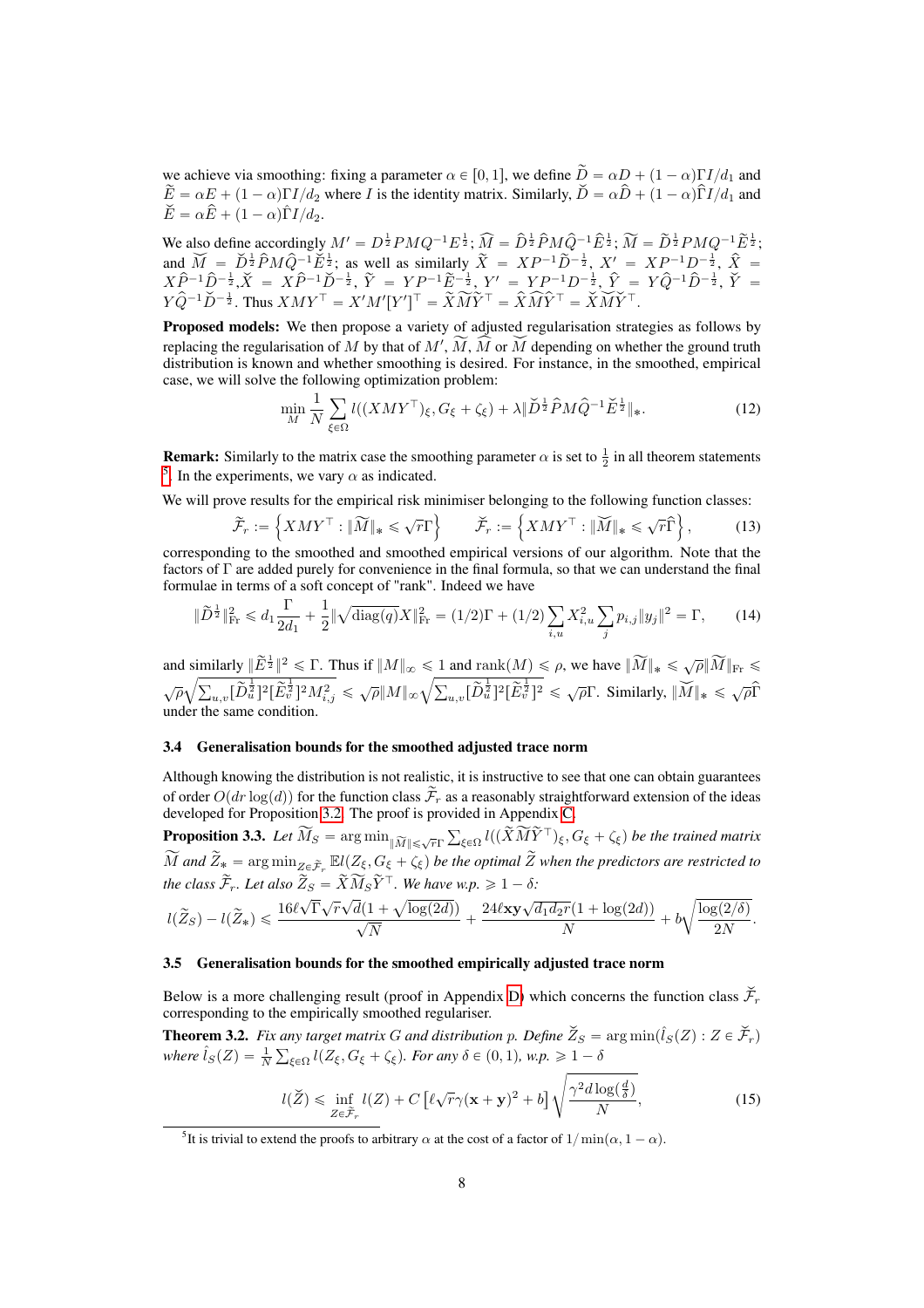where  $\gamma = \frac{x^2 y^2}{x^2 y^2}$  and *C* is a universal constant. In particular, in expectation over the draw of the *training set we have*

$$
l(\check{Z}) \leq \inf_{Z \in \tilde{\mathcal{F}}_r} l(Z) + 2C \left[ \ell \sqrt{r} \gamma (\mathbf{x} + \mathbf{y})^2 + b \right] \sqrt{\frac{\gamma^2 d \log(d)}{N}}.
$$
 (16)

The significance of this result is that even in the case of an arbitrary distribution, minimizing the smoothed empirical adjusted nuclear norm  $||M||_*$  results in sample complexity bounds of order  $dr \log(d)$ , meaning that our distribution-dependent transformations have completely removed the negative effects of non-uniformity on the sample complexity. Note the proof requires careful technical variations compared to the proof of the comparable results in  $[23]$ . As an example, Lemma  $\overline{[E,1]}$  is the equivalent of Lemma 2 in page 8 of the supplementary in [23] (whose proof is far shorter).

#### 3.6 Variations on the optimization problems

As in the related literature ( $\boxed{19\,22}$  etc.), we worked with a *bounded loss*, and expressed our results for the *loss minimizer* within a function class defined by *explicit norm constraints*. However, it is also possible to modify the results (under some boundedness assumptions) to make them apply to lagrangian formulations such as  $(\overline{18}) (\overline{1}), (\overline{2})$ . In typical contexts where the entries are known to be bounded, this can even be done with the square loss. As an example, we consider the following immediate corollary of Proposition  $\overline{3.3}$  and its global version  $\overline{C.1}$  (appendix):

Corollary 3.4. *Assume that all of the entries of the ground truth are bounded by a constant C,* and that they are observed without noise. Let  $Z_{\#} = X M_{\#} Y^{\top}$  be the solution to the following *optimization problem:*

$$
\min_{M} \qquad \|\widetilde{D}^{\frac{1}{2}}PMQ^{-1}\widetilde{E}^{\frac{1}{2}}\|_{*} \qquad \text{subject to} \qquad [XMY^{\top}]_{\xi} = G_{\xi} \quad \forall \xi \in \Omega. \tag{17}
$$

*Let*  $\Phi_C(x) = \text{sign}(x) \min(|x|, C)$ *. For any*  $\ell$ *-Lipschitz loss*  $\ell$ *, we have (with probability*  $\geq 1 - \delta$ )

$$
l(\Phi_C(Z_\#)) \leqslant \frac{8\ell \sqrt{\Gamma} \sqrt{dr_G} (1+\sqrt{\log(2d)})}{\sqrt{N}} + \frac{12\ell\mathbf{x}\mathbf{y}\sqrt{d_1d_2r_G}(1+\log(2d))}{N} + 2C\ell \sqrt{\frac{\log(2/\delta)}{2N}}.
$$

*where*  $r_G$  *is the smallest*  $r$  *such that the ground truth*  $G$  *satisfies*  $G \in \widetilde{\mathcal{F}}_r$ *.* 

A further result which applies in the presence of noise is provided in Appendix  $\overline{H}$ .

# 4 Experimental verification

In this section, we experimentally validate the advantages of our adjusted regularisation strategies described in Subsection  $\overline{3.3}$ . In all experiments, we work with the square loss.

#### 4.1 Experiments on synthetic data

We construct square data matrices in  $\mathbb{R}^{n \times n}$  with a given rank  $r \leq d$  for several combinations of  $n, d, r$ . We provide each model with *d*-dimensional side information spanning the row and column spaces. The sampling distribution is a power-type law depending on  $\Lambda$  such that  $\Lambda = 0$  yields uniform sampling (details in appendix). We compare three approaches: (1) Standard inductive matrix completion with the side information matrices  $\overline{X}$ ,  $\overline{Y}$  (IMC) (2) Our smoothed adjusted regulariser  $\lambda \| \widetilde{M} \|$  (for several values of  $\alpha$ ) (ATR)<sup>6</sup>; and finally (3) our smoothed empirically adjusted regulariser  $\lambda \|M\|$  (for several values of  $\alpha$ ) (E-ATR). For each  $n \in \{100, 200\}$  we evaluate the following *d, r* combinations:  $(30, 4)$ ,  $(50, 6)$  and  $(80, 10)$ . In order to study a meaningful data-sparsity regime, in each case we sampled  $dr\omega$  entries where  $\omega \in \{1, 2, 3, 4, 5\}$ . We show the most representative results here. More comprehensive results are provided in the supplementary material.

We observe that our methods outperform standard inductive matrix completion by significant margins in many regimes, even in the case of uniform sampling. Furthermore, the empirical version of our model actually often performs better than the exact one, which matches the observations made in [23] in the case of standard matrix completion. More detailed results are reported in the appendix.

<sup>&</sup>lt;sup>6</sup> Note that in this synthetic context, it is actually possible to compute  $\widetilde{M}$  since the distribution is known.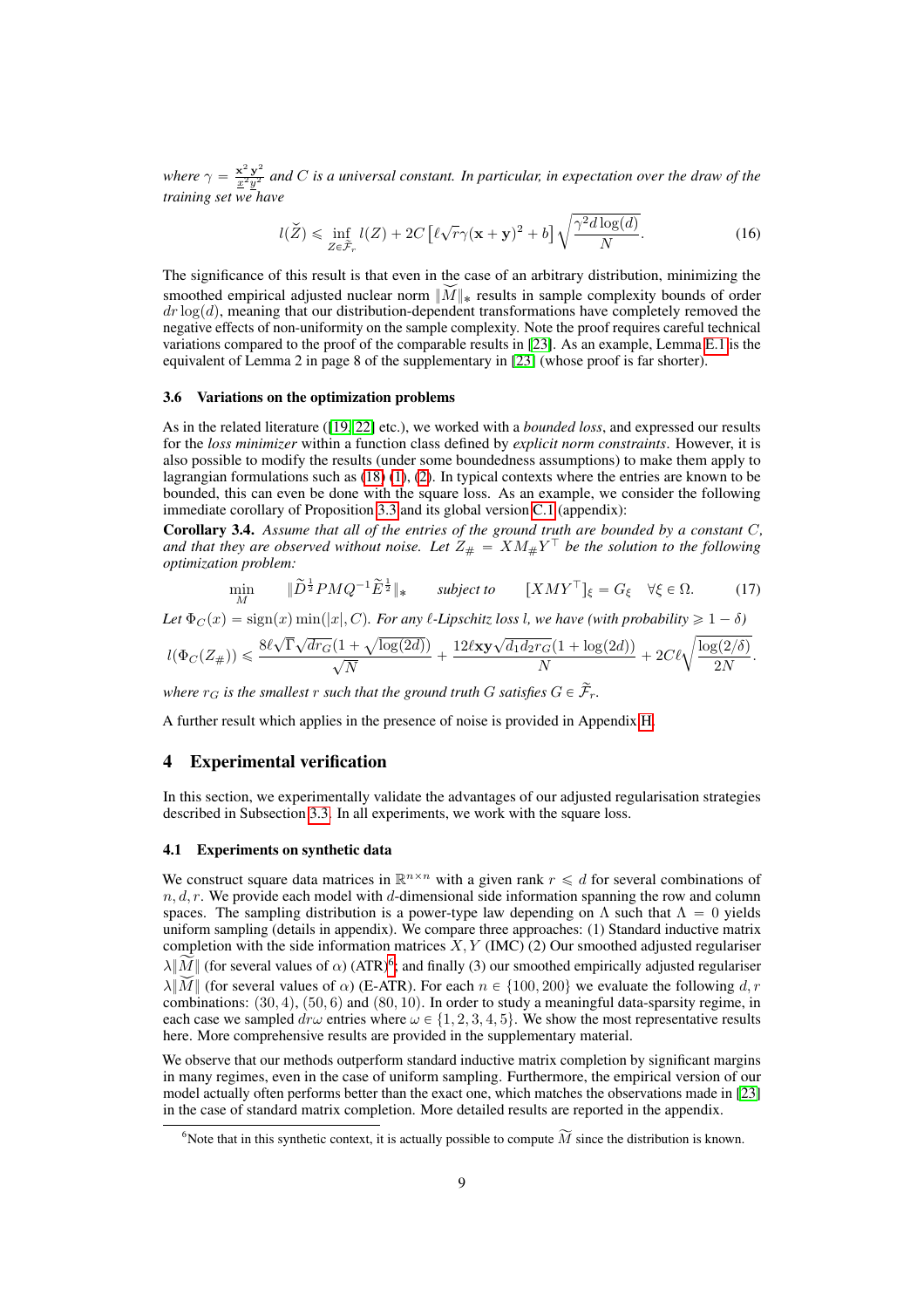

Figure 1: Left: performance as a function of the data sparsity parameter  $\omega$  for *n*,  $d, r = 200, 80, 10$ . Right: Performance on different *n, d, r* combinations for  $\omega = 4$ . Legend: parameter to the right is  $\alpha$ .

| Table 5. Results of Ical World datasets (RivisE) |              |                   |                  |            |                  |  |  |
|--------------------------------------------------|--------------|-------------------|------------------|------------|------------------|--|--|
|                                                  | SoftImpute 6 | <b>IMCNF</b> [19] | <b>E-ATR-0.5</b> | E-ATR-0.75 | <b>E-ATR-1.0</b> |  |  |
| Douban                                           | 0.9582       | 0.8197            | 0.7691           | 0.7614     | 0.8779           |  |  |
| LastFM                                           | 2.4109       | 1.7612            | 1.6159           | 1.6943     | 2.3371           |  |  |
| MovieLens                                        | 0.9280       | 0.9252            | 0.9056           | 0.9139     | 0.9262           |  |  |

Table 3: Results of real-world datasets (RMSE)

# 4.2 Real data experiments

We evaluate the performance of our model on three real life datasets: Douban, LastFM and MovieLens (further described in the supplementary). In real data we work with the following adjusted version of the model in  $[19]$ :

$$
\min_{M,Z} \frac{1}{N} \sum_{(i,j)\in\Omega} l(XMY^\top + Z, G_{i,j} + \zeta_{i,j}) + \lambda_1 \|\check{D}^{\frac{1}{2}}\hat{P}M\hat{Q}^{-1}\check{E}^{\frac{1}{2}}\|_{*} + \lambda_2 \|\check{D}_I^{\frac{1}{2}}Z\check{E}_I^{\frac{1}{2}}\|_{*}
$$
(18)

where  $\check{D}$ ,  $\check{E}$  are defined as above based on the side information matrices *X*, *Y*, and  $\check{D}_I$ ,  $\check{E}_I$  are defined as  $\widetilde{D}$ ,  $\widetilde{E}$  except based on the side information matrices  $(I, I)$ . In particular,  $\|\widetilde{D}_I^{1/2} Z \widetilde{E}_I^{1/2}\|_* = \|\widetilde{Z}\|_*$ is the smoothed weighted trace norm of *Z* in the sense of  $\sqrt{23}$ . We report results in Table  $\frac{3}{3}$  and note our method outperforms both SoftImpute and IMCNF, especially with appropriate smoothing.

# 5 Conclusion

In this paper, we have provided the first distribution-free bounds for approximate recovery in inductive matrix completion with the trace norm with the following two desirable properties: (1) being non vacuous for identity or community side information and (2) being completely independent of the size of the matrix. We further presented an adjusted regularisation strategy which relies on a careful rescaling along distribution-dependent directions that captures the interaction between the side information matrices and the sampling distribution. Our bounds, which concern both the standard regulariser (rate  $O(d^{3/2}\sqrt{r} \log(d))$ ) and our adjusted version (rate  $O(dr \log(d))$ ) are almost exactly what one would obtain by replacing the size of the matrix with the size of the side information in the standard matrix completion bound. Thus, we have bridged the large gap between the theoretical guarantees for matrix completion and inductive matrix completion.

# Broader impact

The work in this paper is theoretical and without any foreseeable significant societal impact.

# Acknowledgements

The authors acknowledge support by the German Research Foundation (DFG) awards KL 2698/2-1 and KL 2698/5-1, as well as by the Federal Ministry of Science and Education (BMBF) awards 031L0023A, 01IS18051A, and 031B0770E.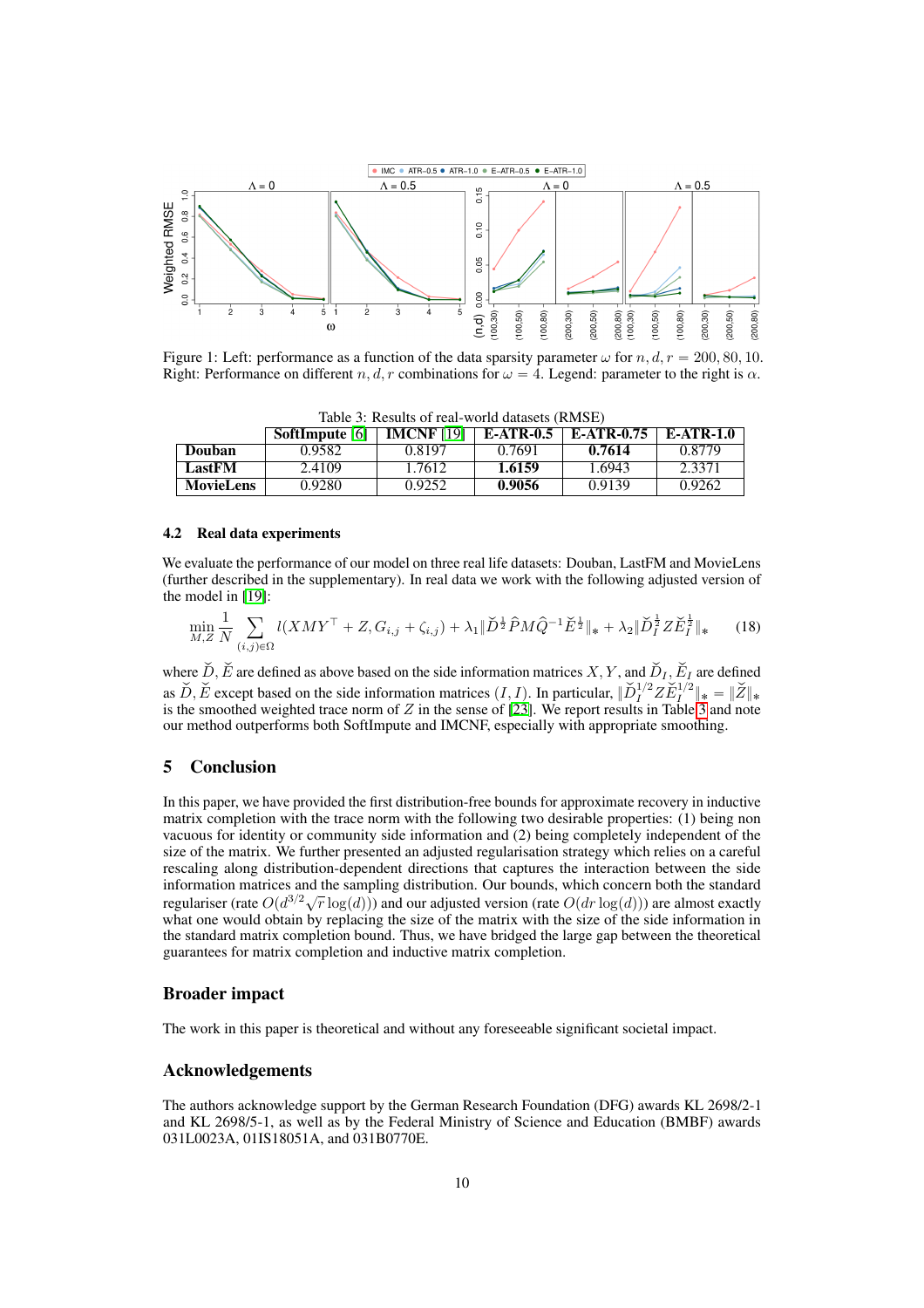#### References

- [1] Zhao Kang, Chong Peng, and Qiang Cheng. Top-n recommender system via matrix completion. In *Proceedings of the AAAI Conference on Artificial Intelligence*, volume 30, 2016.
- [2] Y. Koren, R. Bell, and C. Volinsky. Matrix factorization techniques for recommender systems. *Computer*, 42(8):30–37, 2009.
- [3] Cho-Jui Hsieh, Kai-Yang Chiang, and Inderjit S. Dhillon. Low rank modeling of signed networks. In *Proceedings of the 18th ACM SIGKDD International Conference on Knowledge Discovery and Data Mining*, KDD '12, page 507–515, New York, NY, USA, 2012.
- [4] Vassilis Kalofolias, Xavier Bresson, Michael Bronstein, and Pierre Vandergheynst. Matrix Completion on Graphs. *arXiv e-prints*, page arXiv:1408.1717, August 2014.
- [5] Hao Ma, Dengyong Zhou, Chao Liu, Michael R Lyu, and Irwin King. Recommender systems with social regularization. In *Proceedings of the fourth ACM international conference on Web search and data mining*, pages 287–296, 2011.
- [6] Rahul Mazumder, Trevor Hastie, and Robert Tibshirani. Spectral regularization algorithms for learning large incomplete matrices. *Journal of Machine Learning Research*, 11:2287–2322, August 2010.
- [7] Trevor Hastie, Rahul Mazumder, Jason D. Lee, and Reza Zadeh. Matrix completion and low-rank svd via fast alternating least squares. *Journal of Machine Learning Research*, 16(104):3367– 3402, 2015.
- [8] Rong Li, Yongcheng Dong, Qifan Kuang, Yiming Wu, Yizhou Li, Min Zhu, and Menglong Li. Inductive matrix completion for predicting adverse drug reactions (adrs) integrating drug–target interactions. *Chemometrics and Intelligent Laboratory Systems*, 144:71 – 79, 2015.
- [9] H. Wang, Y. Wei, M. Cao, M. Xu, W. Wu, and E. P. Xing. Deep inductive matrix completion for biomedical interaction prediction. In *2019 IEEE International Conference on Bioinformatics and Biomedicine (BIBM)*, pages 520–527, 2019.
- [10] Nagarajan Natarajan and Inderjit S. Dhillon. Inductive matrix completion for predicting gene and disease associations. *Bioinformatics*, 30(12):i60–i68, 06 2014.
- [11] Mark Herbster, Stephen Pasteris, and Lisa Tse. Online matrix completion with side information. *Advances in Neural Information Processing Systems*, 33, 2020.
- [12] Xiao Zhang, Simon Du, and Quanquan Gu. Fast and sample efficient inductive matrix completion via multi-phase procrustes flow. In Jennifer Dy and Andreas Krause, editors, *Proceedings of the 35th International Conference on Machine Learning*, volume 80 of *Proceedings of Machine Learning Research*, pages 5756–5765, Stockholmsmässan, Stockholm Sweden, 10–15 Jul 2018. PMLR.
- [13] Aditya Krishna Menon and Charles Elkan. Link prediction via matrix factorization. In *Machine Learning and Knowledge Discovery in Databases*, pages 437–452. Springer Berlin Heidelberg, 2011.
- [14] Tianqi Chen, Weinan Zhang, Qiuxia lu, Kailong Chen, Zhao Zheng, and Yong Yu. Svdfeature: A toolkit for feature-based collaborative filtering. *The Journal of Machine Learning Research*, 2012.
- [15] Fabian Jirasek, Rodrigo A. S. Alves, Julie Damay, Robert A. Vandermeulen, Robert Bamler, Michael Bortz, Stephan Mandt, Marius Kloft, and Hans Hasse. Machine learning in thermodynamics: Prediction of activity coefficients by matrix completion. *The Journal of Physical Chemistry Letters*, 11(3):981–985, 2020.
- [16] Prateek Jain and Inderjit S. Dhillon. Provable inductive matrix completion. *CoRR*, abs/1306.0626, 2013.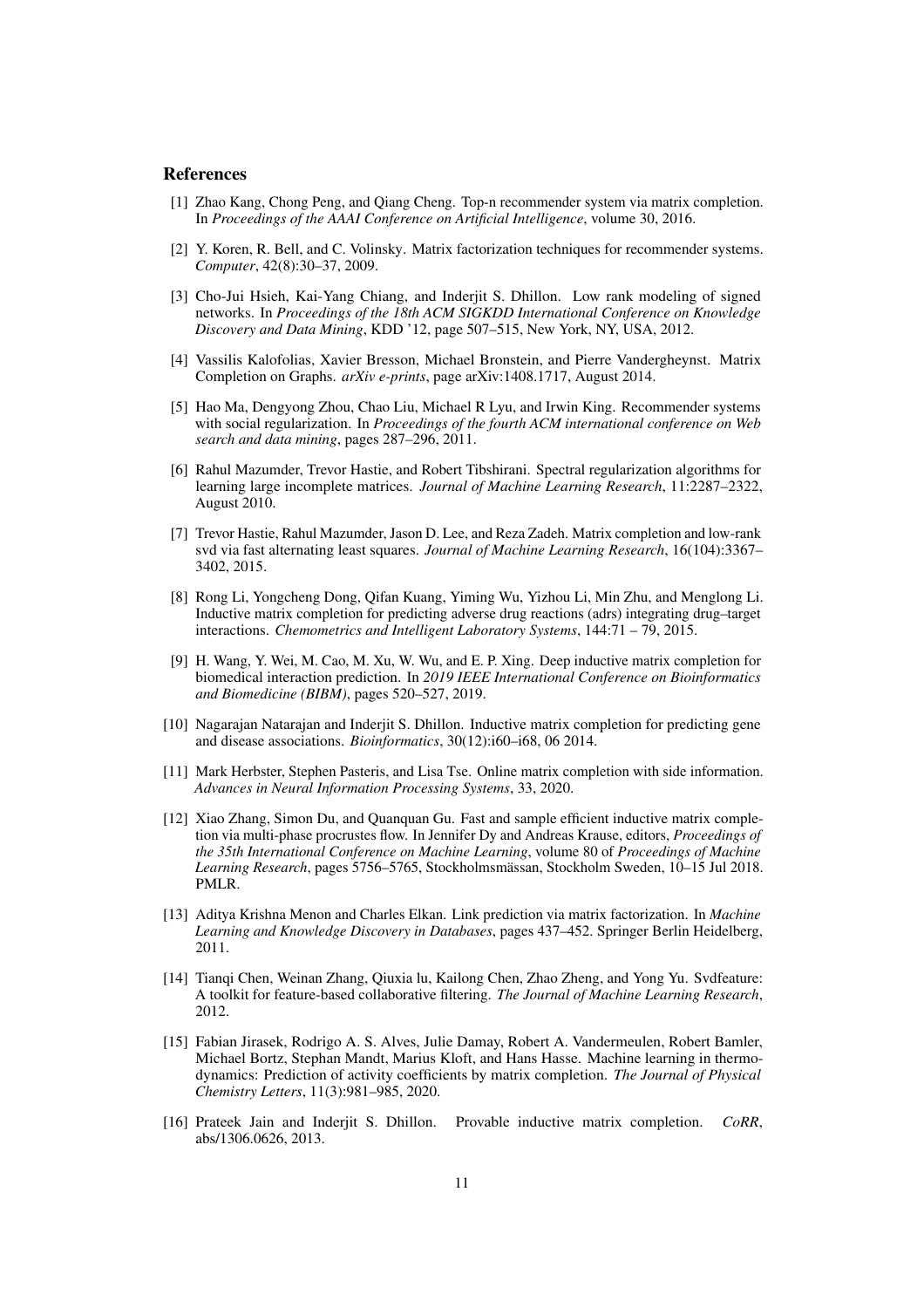- [17] Miao Xu, Rong Jin, and Zhi-Hua Zhou. Speedup matrix completion with side information: Application to multi-label learning. In *Proceedings of the 26th International Conference on Neural Information Processing Systems - Volume 2*, NIPS'13, page 2301–2309, Red Hook, NY, USA, 2013. Curran Associates Inc.
- [18] Jin Lu, Guannan Liang, Jiangwen Sun, and Jinbo Bi. A sparse interactive model for matrix completion with side information. In D. Lee, M. Sugiyama, U. Luxburg, I. Guyon, and R. Garnett, editors, *Advances in Neural Information Processing Systems*, volume 29. Curran Associates, Inc., 2016.
- [19] Kai-Yang Chiang, Inderjit S. Dhillon, and Cho-Jui Hsieh. Using side information to reliably learn low-rank matrices from missing and corrupted observations. *Journal of Machine Learning Ressearch*, 2018.
- [20] Kai-Yang Chiang, Cho-Jui Hsieh, and Inderjit S Dhillon. Matrix completion with noisy side information. In C. Cortes, N. Lawrence, D. Lee, M. Sugiyama, and R. Garnett, editors, *Advances in Neural Information Processing Systems*, volume 28. Curran Associates, Inc., 2015.
- [21] P. Giménez-Febrer, A. Pagès-Zamora, and G. B. Giannakis. Generalization error bounds for kernel matrix completion and extrapolation. *IEEE Signal Processing Letters*, 27:326–330, 2020.
- [22] Ohad Shamir and Shai Shalev-Shwartz. Collaborative filtering with the trace norm: Learning, bounding, and transducing. In *Proceedings of the 24th Annual Conference on Learning Theory*, volume 19 of *Proceedings of Machine Learning Research*, pages 661–678. PMLR, 2011.
- [23] Rina Foygel, Ohad Shamir, Nati Srebro, and Russ R Salakhutdinov. Learning with the weighted trace-norm under arbitrary sampling distributions. In J. Shawe-Taylor, R. S. Zemel, P. L. Bartlett, F. Pereira, and K. Q. Weinberger, editors, *Advances in Neural Information Processing Systems 24*, pages 2133–2141. Curran Associates, Inc., 2011.
- [24] Kai Zhong, Zhao Song, Prateek Jain, and Inderjit S Dhillon. Provable non-linear inductive matrix completion. In H. Wallach, H. Larochelle, A. Beygelzimer, F. d'Alché-Buc, E. Fox, and R. Garnett, editors, *Advances in Neural Information Processing Systems*, volume 32. Curran Associates, Inc., 2019.
- [25] Ohad Shamir and Shai Shalev-Shwartz. Matrix completion with the trace norm: Learning, bounding, and transducing. *Journal of Machine Learning Research*, 15:3401–3423, 2014.
- [26] Nathan Srebro and Russ R Salakhutdinov. Collaborative filtering in a non-uniform world: Learning with the weighted trace norm. In J. D. Lafferty, C. K. I. Williams, J. Shawe-Taylor, R. S. Zemel, and A. Culotta, editors, *Advances in Neural Information Processing Systems 23*, pages 2056–2064. Curran Associates, Inc., 2010.
- [27] Emmanuel J. Candès and Terence Tao. The power of convex relaxation: Near-optimal matrix completion. *IEEE Transactions on Information Theory*, 56(5):2053–2080, May 2010.
- [28] Benjamin Recht. A simpler approach to matrix completion. *Journal of Machine Learning Research*, 12(null):3413–3430, December 2011.
- [29] Raghunandan Keshavan, Andrea Montanari, and Sewoong Oh. Matrix completion from noisy entries. In Y. Bengio, D. Schuurmans, J. D. Lafferty, C. K. I. Williams, and A. Culotta, editors, *Advances in Neural Information Processing Systems 22*, pages 952–960. Curran Associates, Inc., 2009.
- [30] Emmanuel J. Candès and Benjamin Recht. Exact matrix completion via convex optimization. *Foundations of Computational Mathematics*, 9(6):717, 2009.
- [31] Yudong Chen. Incoherence-optimal matrix completion. *Information Theory, IEEE Transactions on*, 61, 10 2013.
- [32] Lijun Ding and Yudong Chen. Leave-one-out approach for matrix completion: Primal and dual analysis. *IEEE Transactions on Information Theory*, 66:7274–7301, 2020.